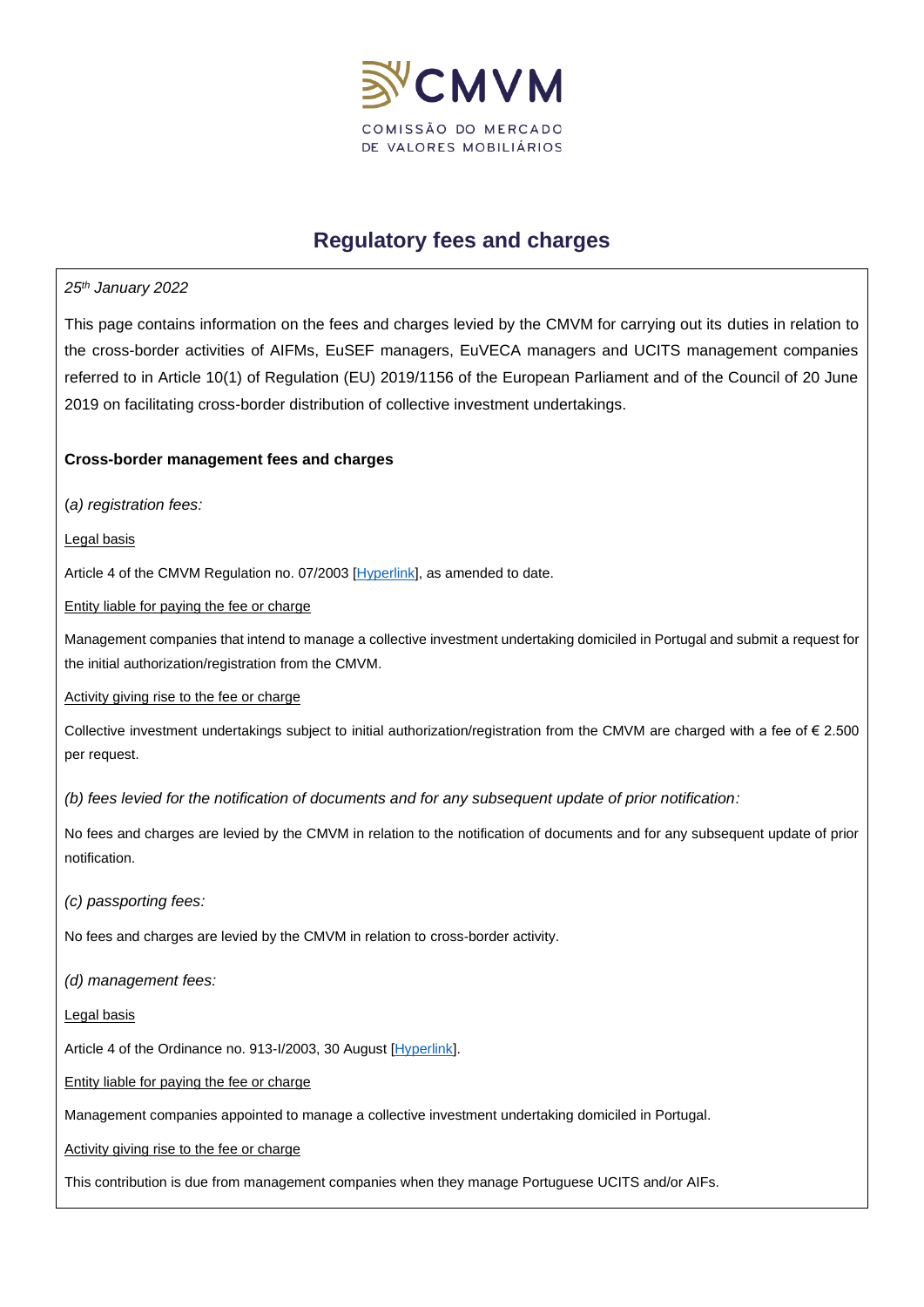

#### Description of the fee or charge structure, including, inter alia, the following information

| <b>CIS</b>                            | <b>Amount</b>                                                                                                      | <b>Basis of calculation</b>                                                                                                            | <b>Payment</b>                           |
|---------------------------------------|--------------------------------------------------------------------------------------------------------------------|----------------------------------------------------------------------------------------------------------------------------------------|------------------------------------------|
| <b>UCITS</b><br>[excl. MMF]           | $0,012\%$ <sub>0</sub> , with a minimum<br>value of $\epsilon$<br>100 and a<br>maximum value of $\epsilon$ 12.500. | Monthly<br>ongoing<br>fee<br>calculated over the UCITS net<br>asset value on the last<br>business day of each month.                   | Until the end of the following<br>month. |
| <b>MMF</b><br>[UCITS   AIFs]          | $0,0067\%$ <sub>0</sub> , with a minimum<br>value of $\epsilon$ 100 and a<br>maximum value of $\epsilon$ 12.500.   | Monthly<br>ongoing<br>fee<br>calculated over the AIF net<br>asset value on the<br>last<br>business day of each month.                  | Until the end of the following<br>month. |
| <b>AIF</b><br>[excl. Venture Capital] | 0,026‰, with a minimum<br>value of $\epsilon$ 200 and a<br>maximum value of $\epsilon$ 20.000.                     | Monthly<br>ongoing<br>fee<br>calculated over the AIF net<br>asset value on the<br>last<br>business day of each month.                  | Until the end of the following<br>month. |
| Venture Capital<br>[FCR, FES, FIAE]   | $0.072\%$ <sub>0</sub> , with a minimum<br>600 and a<br>value of $\epsilon$<br>maximum value of $\epsilon$ 60.000. | Half-year<br>ongoing<br>fee<br>calculated over the AIF net<br>asset value on the<br>last<br>day<br>business<br>οf<br>each<br>semester. | Until the end of the following<br>month. |

An additional fee may be charged to the abovementioned fees according to the requirements foreseen in Ordinance no. 342- A/2016, 29 December [\[Hyperlink\]](https://www.cmvm.pt/pt/Legislacao/LegislacaoComplementar/SistemafinanceiroSupervisaoCMVM/Pages/Portaria_342A_2016.aspx?v=).

#### **Cross-border marketing fees and charges**

*(a) pre-marketing fees:*

No fees and charges are levied by the CMVM in relation to pre-marketing.

*(b) registration fees:*

Legal basis

Article 3 of the CMVM Regulation no. 07/2003, as amended to date [\[Hyperlink\]](https://www.cmvm.pt/pt/Legislacao/Legislacaonacional/Regulamentos/Pages/reg.2003_07_vconsolidada.aspx).

Entity liable for paying the fee or charge

The marketing entity which intends to market, in Portugal, EU AIFs to retail investors or non-EU AIFs to professional and/or retail investors.

Activity giving rise to the fee or charge